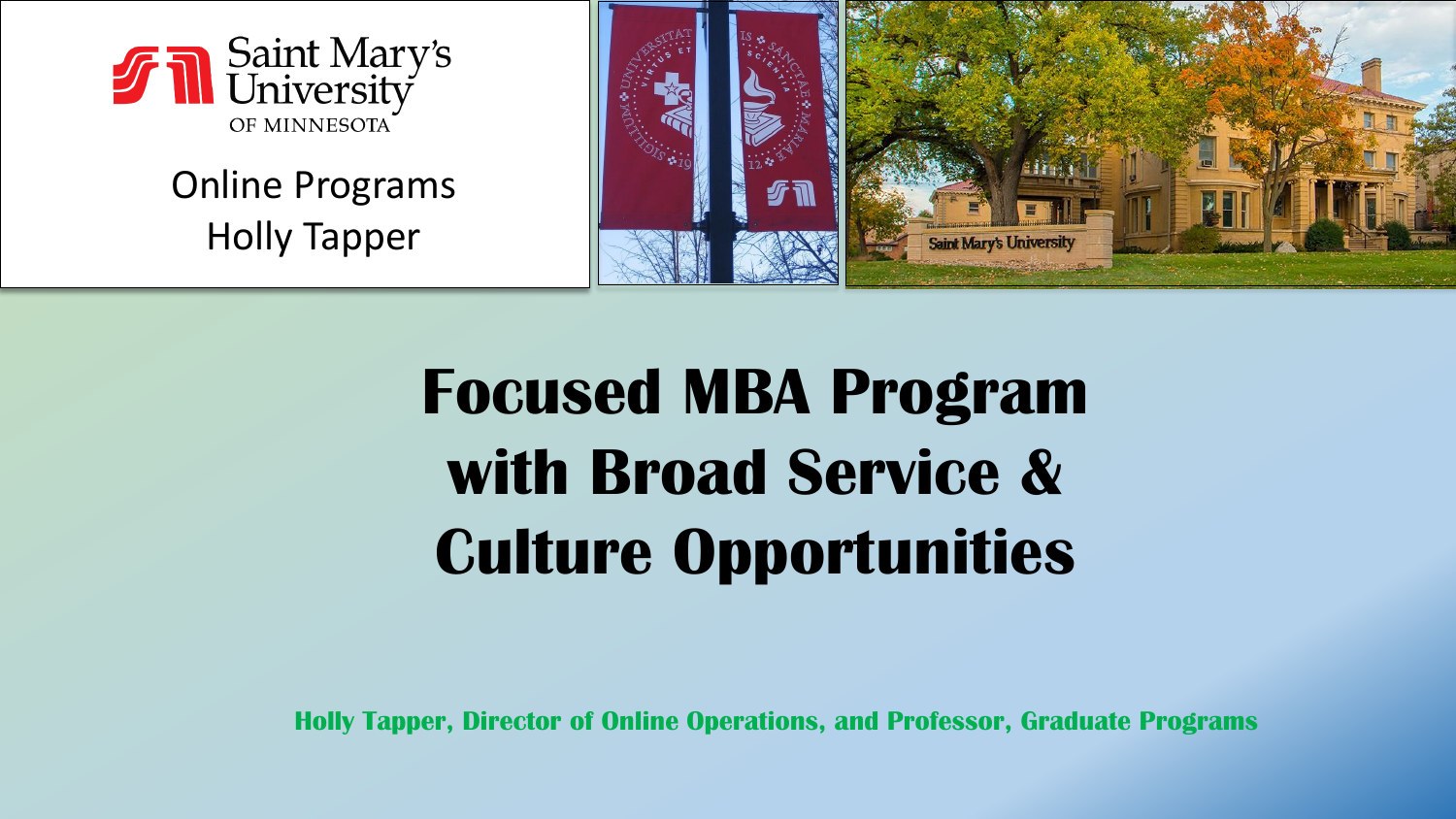# **Goals**



- **Explore inventive ways to create online graduate -level curriculum that can be broad, deep, accelerated.**
- **Discuss methods for bridging cultures and continents, as online learners from across the country create travel -abroad experiences**
- **Develop coursework for sending master's -level students into the community to serve local non profits and share their talents.**

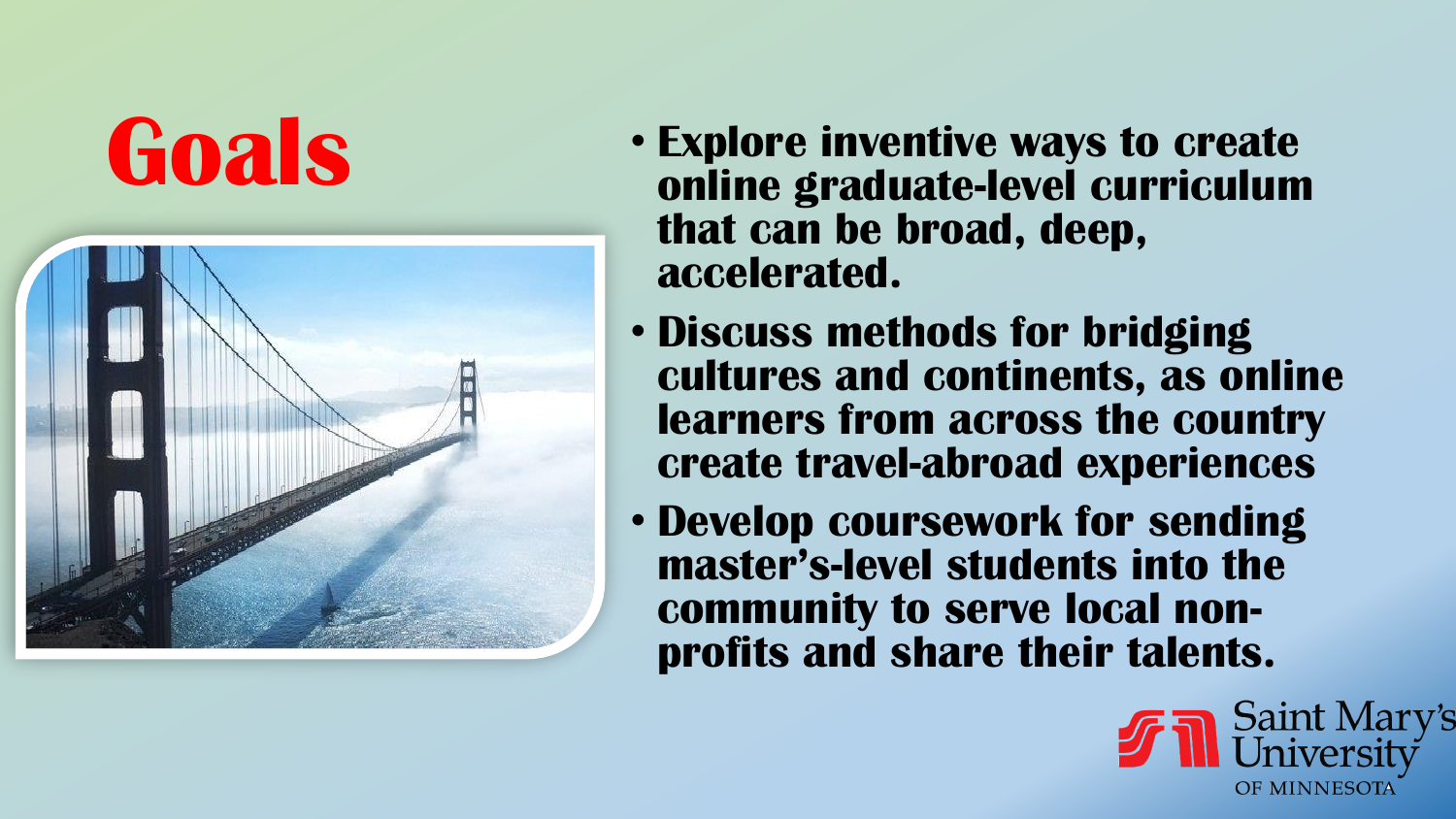# **Accelerated MBA – only 1 year to complete!**

| که                           | AMBA Online Program - Proposed 2019 |                                                                       |                               |               |                                    |               |                                              |                                                 |                         |                                    |
|------------------------------|-------------------------------------|-----------------------------------------------------------------------|-------------------------------|---------------|------------------------------------|---------------|----------------------------------------------|-------------------------------------------------|-------------------------|------------------------------------|
|                              |                                     | <b>30 Credits Total</b><br><b>12 Month Completion</b>                 |                               |               |                                    |               |                                              |                                                 |                         |                                    |
|                              |                                     |                                                                       |                               |               |                                    |               |                                              |                                                 |                         |                                    |
|                              |                                     |                                                                       | Semester 1" (13 credits)      |               |                                    |               | Semester 2" (13 credits)                     |                                                 | Semester 3" (4 credits) |                                    |
|                              | Term <sub>1</sub><br><b>MBA60 9</b> |                                                                       | Term <sub>2</sub><br>$\bf{0}$ |               | Term <sub>1</sub><br><b>MBA641</b> |               | Term <sub>2</sub><br><b>Emphasis Courses</b> |                                                 | Term <sub>1</sub>       | Term <sub>2</sub><br><b>MBA669</b> |
|                              |                                     |                                                                       | $\bf{0}$                      |               |                                    |               |                                              |                                                 |                         |                                    |
| Na Emphasis                  | MBA604/MBA609                       |                                                                       | MBA600/MBA640   MBA643/MBA610 |               |                                    |               | MBA612/MBA613                                |                                                 | <b>MBA669</b>           |                                    |
|                              |                                     |                                                                       |                               |               |                                    |               |                                              |                                                 |                         |                                    |
|                              |                                     |                                                                       |                               |               |                                    |               |                                              |                                                 |                         |                                    |
| Data Analytics               |                                     |                                                                       |                               |               |                                    |               |                                              |                                                 |                         |                                    |
| Emphasis                     |                                     | MBA604/MBA609                                                         |                               | MBA600/MBA640 |                                    | MBA643/MBA632 |                                              | MBA631/MBA633                                   |                         | <b>MBA669</b>                      |
|                              |                                     |                                                                       |                               |               |                                    |               |                                              |                                                 |                         |                                    |
| Marketing and Social         |                                     |                                                                       |                               |               |                                    |               |                                              |                                                 |                         |                                    |
| Media Emphasis               | MBA604/MBA609                       |                                                                       | MBA600/MBA640                 |               | MBA643/MBA653                      |               | MBA634/MBA636                                |                                                 | <b>MBA669</b>           |                                    |
|                              |                                     |                                                                       |                               |               |                                    |               |                                              |                                                 |                         |                                    |
|                              |                                     |                                                                       |                               |               |                                    |               |                                              |                                                 |                         |                                    |
| Services/Banking<br>Emphasis |                                     | MBA604/MBA609                                                         |                               |               |                                    |               |                                              | MBA600/MBA640   MBA643/MBA642 MBA644/MBA671(new |                         | <b>MBA669</b>                      |
|                              |                                     |                                                                       |                               |               |                                    |               |                                              |                                                 |                         |                                    |
|                              |                                     |                                                                       |                               |               |                                    |               |                                              |                                                 |                         |                                    |
| Administration               |                                     |                                                                       |                               |               |                                    |               |                                              |                                                 |                         |                                    |
| Emphasis                     |                                     |                                                                       | MBA604/MBA609   MBA600/MBA640 |               | MBA643/HS662                       |               | HS715/HS716                                  |                                                 | <b>MBA669</b>           |                                    |
|                              |                                     |                                                                       |                               |               |                                    |               |                                              |                                                 |                         |                                    |
|                              |                                     | * Plus 1-credit Special Topics course each semester (3 credits total) |                               |               |                                    |               |                                              |                                                 |                         |                                    |
|                              |                                     |                                                                       |                               |               |                                    |               |                                              |                                                 |                         |                                    |

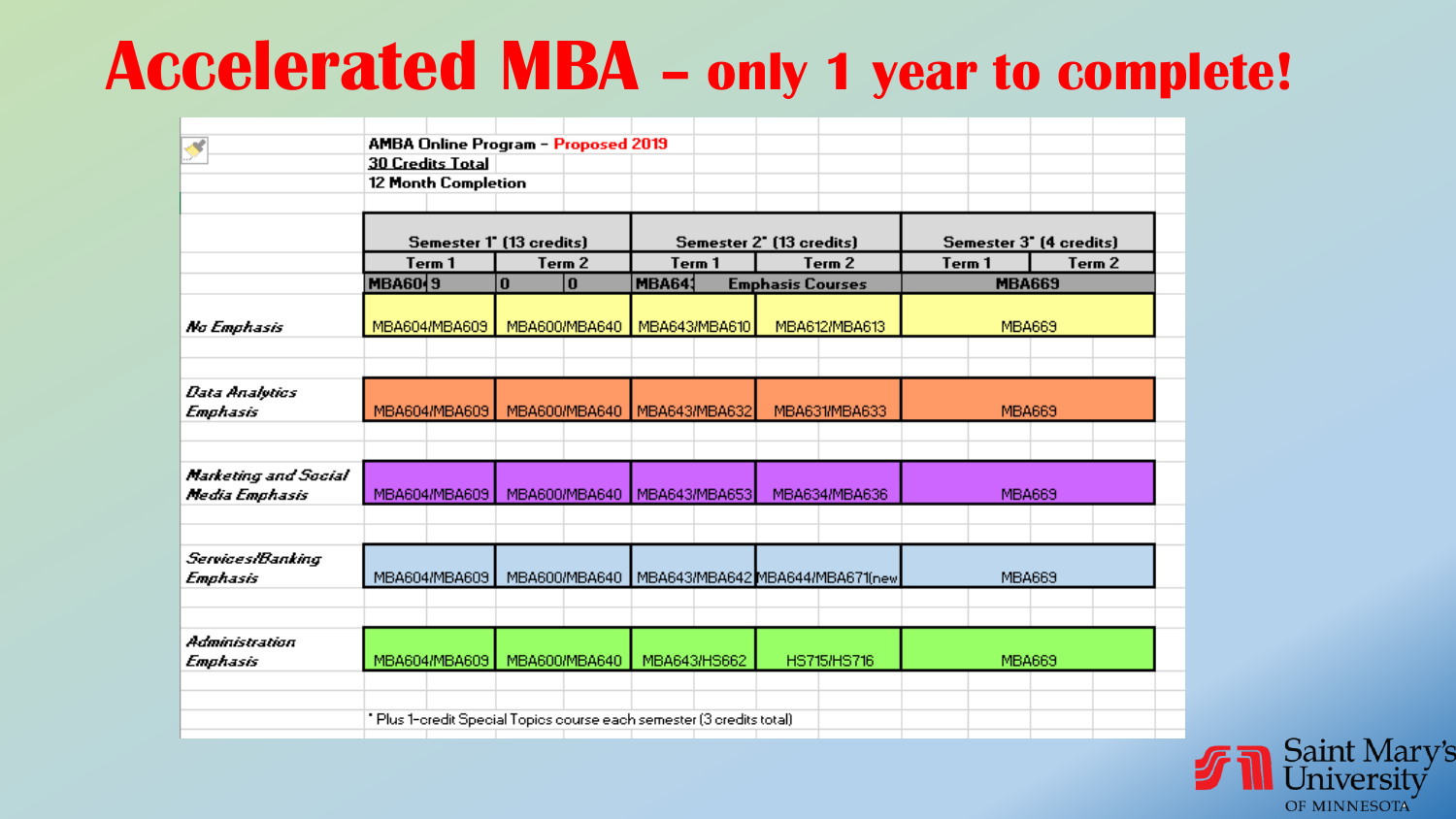### **Accelerated MBA – choose from 25+ "Special Topics" to broaden their learning!**

| Special Topics Courses (1 credit each) |                                                                |  |  |  |  |  |  |
|----------------------------------------|----------------------------------------------------------------|--|--|--|--|--|--|
|                                        |                                                                |  |  |  |  |  |  |
| Code                                   | Topic                                                          |  |  |  |  |  |  |
| <b>MBA505</b>                          | <b>Project Planning</b>                                        |  |  |  |  |  |  |
| <b>MBA506</b>                          | <b>Project Scheduling</b>                                      |  |  |  |  |  |  |
| <b>MBA507</b>                          | <b>Quality Management</b>                                      |  |  |  |  |  |  |
| <b>MBA508</b>                          | <b>Risk Management</b>                                         |  |  |  |  |  |  |
| MBA509                                 | <b>International Development</b>                               |  |  |  |  |  |  |
| <b>MBA511</b>                          | <b>Enterprise Architecture</b>                                 |  |  |  |  |  |  |
| <b>MBA512</b>                          | Technology Portfolio Management                                |  |  |  |  |  |  |
| <b>MBA513</b>                          | <b>Enterprise Security</b>                                     |  |  |  |  |  |  |
| <b>MBA514</b>                          | <b>Derivative Securities</b>                                   |  |  |  |  |  |  |
| <b>MBA515</b>                          | Financial Portfolio Management                                 |  |  |  |  |  |  |
| <b>MBA516</b>                          | <b>Financial Markets and Institutions</b>                      |  |  |  |  |  |  |
| <b>MBA517</b>                          | <b>International Finance</b>                                   |  |  |  |  |  |  |
| <b>MBA518</b>                          | <b>Healthcare Policy</b>                                       |  |  |  |  |  |  |
| <b>MBA519</b>                          | <b>Healthcare Systems</b>                                      |  |  |  |  |  |  |
| <b>MBA521</b>                          | Benefits and Compensation                                      |  |  |  |  |  |  |
| <b>MBA522</b>                          | <b>Employment Law</b>                                          |  |  |  |  |  |  |
| <b>MBA523</b>                          | Consumer Behavior                                              |  |  |  |  |  |  |
| <b>MBA524</b>                          | Issues in E-commerce                                           |  |  |  |  |  |  |
| <b>MBA525</b>                          | Marketing Research Strategies                                  |  |  |  |  |  |  |
| <b>MBA526</b>                          | Advertising                                                    |  |  |  |  |  |  |
| <b>MBA527</b>                          | <b>Forensic Accounting</b>                                     |  |  |  |  |  |  |
| <b>MBA528</b>                          | <b>Emerging Issues in Accounting</b>                           |  |  |  |  |  |  |
| <b>MBA529</b>                          | <b>Decision Modeling</b>                                       |  |  |  |  |  |  |
| <b>MBA530</b>                          | <b>Web Analytics</b>                                           |  |  |  |  |  |  |
| <b>MBA531</b>                          | Measuring the Value of Social and Environmental Responsibility |  |  |  |  |  |  |
| <b>MBA532</b>                          | Capitalism in the 21st Century                                 |  |  |  |  |  |  |
| <b>MBA533</b>                          | Monetary Policy and Central Banks                              |  |  |  |  |  |  |
| <b>MBA534</b>                          | <b>Financial Crises</b>                                        |  |  |  |  |  |  |
| <b>MBA535</b>                          | Lending                                                        |  |  |  |  |  |  |
| MBA536                                 | Risk Management, Insurance                                     |  |  |  |  |  |  |
| <b>MBA537</b>                          | Supply Chain                                                   |  |  |  |  |  |  |
| <b>MBA538</b>                          | Law and Ethics in Environmental Management                     |  |  |  |  |  |  |
| <b>MBA539</b>                          | <b>Sustainability Marketing</b>                                |  |  |  |  |  |  |



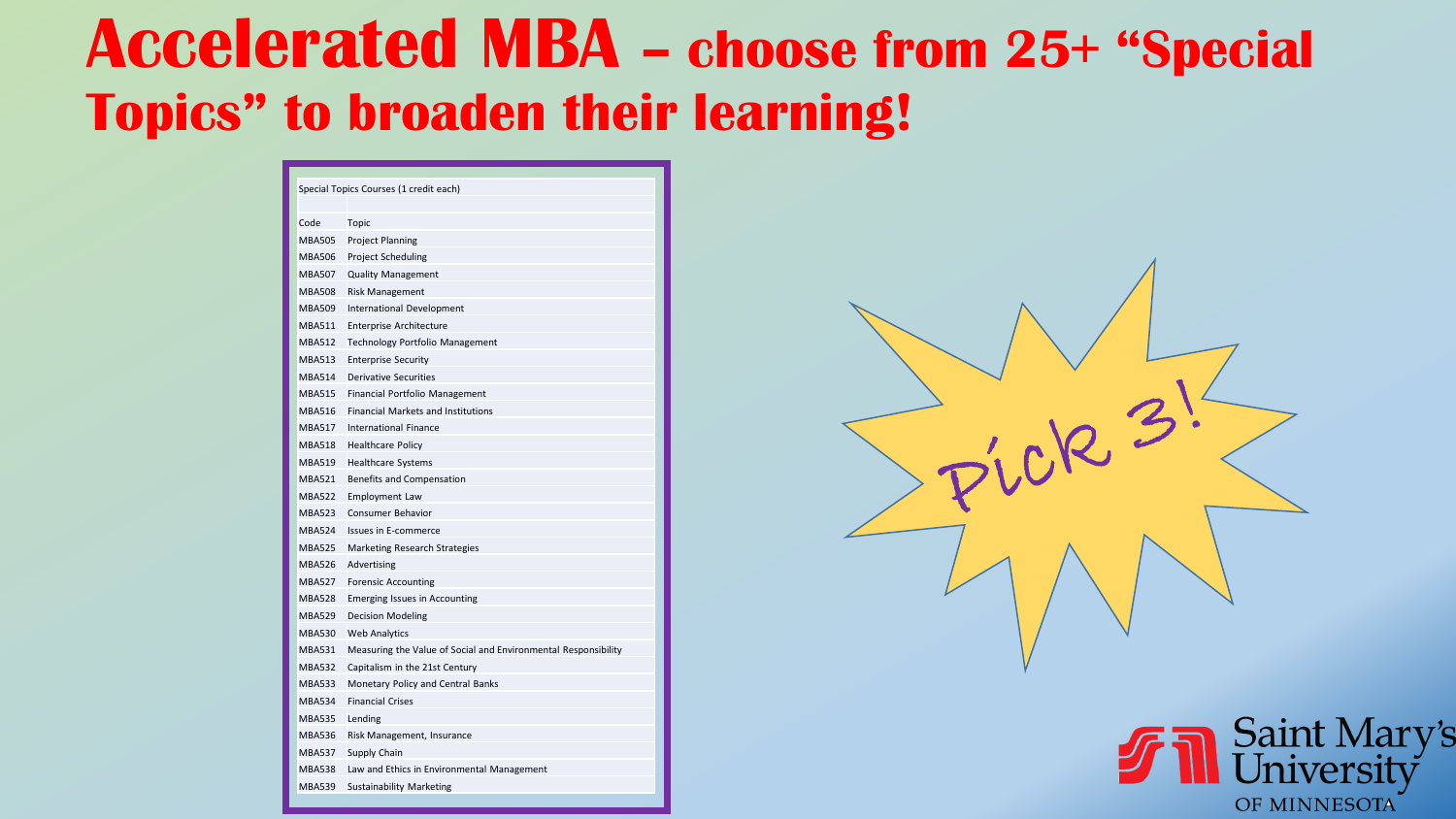### **Capstone Project – serve the community or international consulting**

#### Option 1: Domestic Non-profit

- Research, choose community non-profit
- Strategic plan designed to fit non-profit's needs

Option 2: International **Consulting** 

- Choose destination city • Research, choose from 2 businesses; visit both
- Strategic plan designed to fit chosen business's needs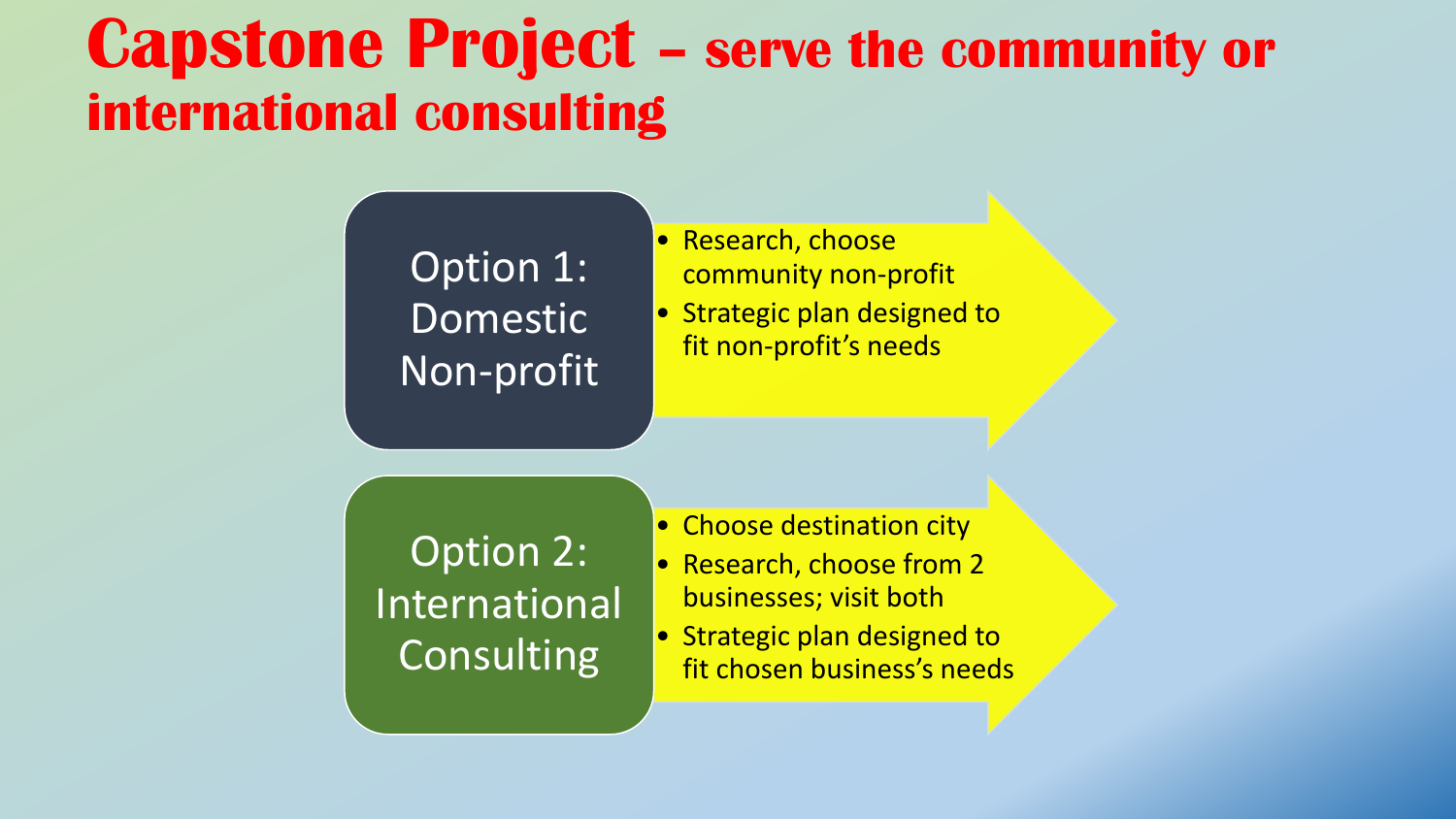# **International Consulting**









**Rome Paris Barcelona Milan Florence**





### **6 day trip with 2 business visits.**

**Develop strategic plan and presentation for international business!**